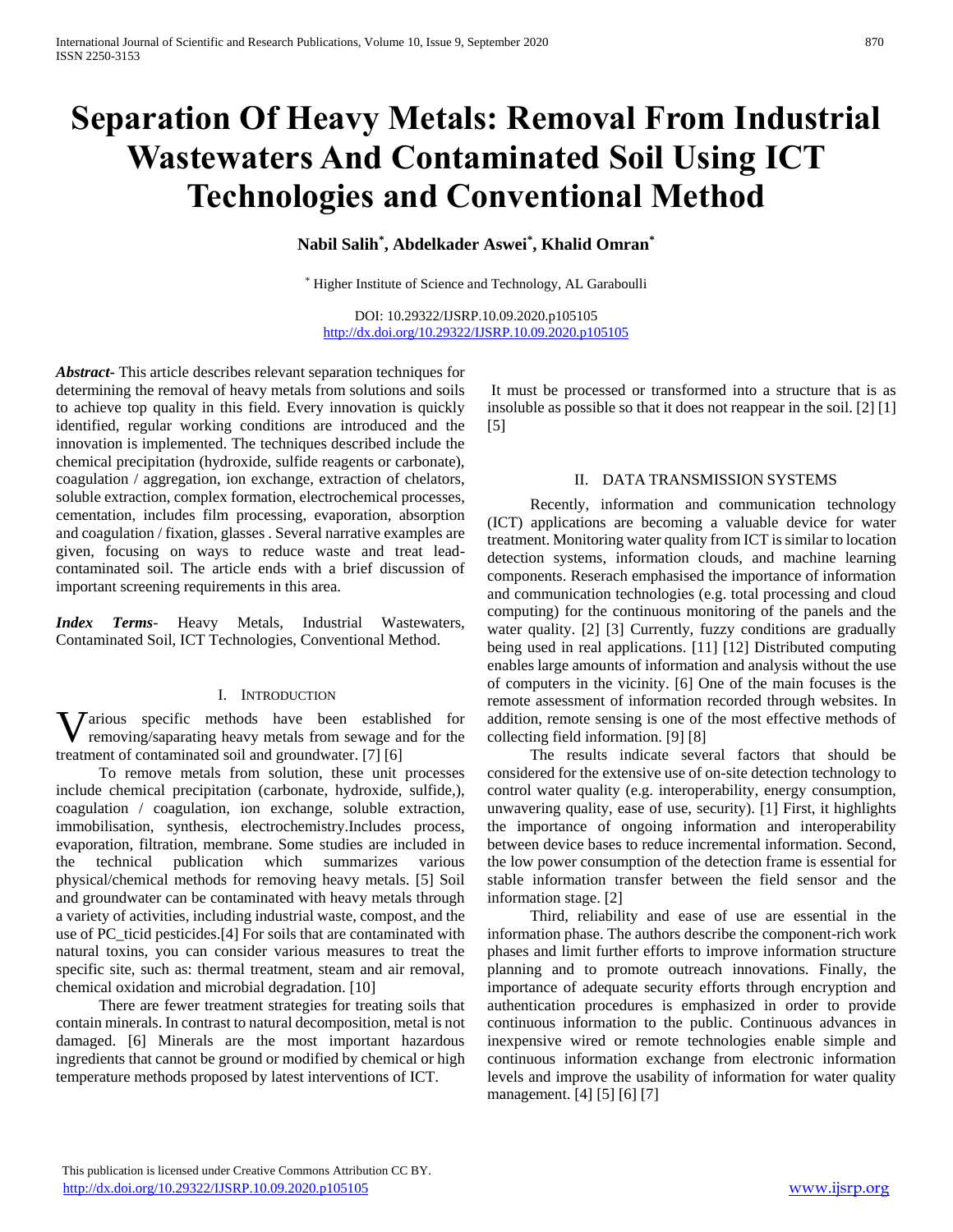## III. FINDINGS

 The particle size of the absorbent has an incredible impact on the absorption of heavy metals from wastewater. [5] This is because internal diffusion, which is the mass exchange for penetration into the adsorbent, is less restrictive the smaller the particle size. You can easily and practically achieve the full absorption capacity. Larger particles can get so large that they cannot get into the small pores where absorption can be freely reduced for several reasons. [4]

 With increasing particle size, longer reaction times are required in order to achieve comparable results due to the diffusion through the agglomerates. [2]

 In most cases, the absorption limit to increase absorption increases with increasing metal concentration and reaches a maximum at a certain concentration. [1] [2] [3] The ICT is able to "work on today's problems without affecting the needs of future people", function naturally, and build a conscious future. [5] For example, we can metal mineral particles in water by improving ICT structures and applications, and improving bio-efficiency[5].

 By improving the overall structure of information and communication technology, water, electricity, fuel gas, coal, oil and various assets can be appropriately pre-allocated. Sensors implanted in key areas, regions, and urban communities improve monitoring of natural factors and classify key information for decision making. It is important to adhere to a clean and competent disposal of mineral waste in water. Measuring the waste transported by the population is therefore one of the difficulties associated with the idea of an ideal location. [12] [1]

### *Zinc (Zn)*

 Organisms require tracer scales for some metal ions such as "zinc  $(Zn)$ , copper  $(Cu)$ , and cobalt  $(Co)$ " as cofactors for enzymatic manipulation. In any case, the abundance of these mineral ions creates difficult problems for the body due to their high levels of damage, carcinogenicity, and bioaccumulation. [6] Due to its flexible function, zinc is one of the most well-known pollutants in surface and groundwater. Again, liquids containing zinc and strong dispersants are dangerous dispersants due to their biodegradability and heavy toxins. Overdosing on zinc can cause significant medical problems, such as stomach cramps, skin irritation, nausea, and iron deficiency. The World Health Organisation suggests a maximum satisfactory concentration of zinc ions in drinking water of 5. [1] [2]

*Copper (Cu)*Copper (Cu), like zinc, is an integral part of living organisms, including humans, and, in limited quantities, is essential in our diets for staying healthy. [12] In both cases, the consumption of excess copper causes real toxicity problems such as vomiting, stomach cramps, illness and syncope. The World Health Organisation proposes a maximum adequate copper ion concentration in drinking water of 1.5 mg L, whilst the US "Environmental Protection Agency sets 1". [7] [6]

## IV. CONVENTIONAL METHODS FOR HEAVY METAL REMOVAL

 Heavy metals such as "nickel, copper, zinc, cadmium, chromium, lead and mercury" release metal-polluting wastewater in many companies and are important toxins for new storage facilities. Due to their hardworking, non-degradable and harmful nature, they accumulate in the soil, for example in a developing way of life, and cause real problems of well-being. [11]

 Many conventional treatments have been used over the past 20 years to remove heavy metals from contaminated wastewater. The conventional methods include chemical precipitation, ultrafiltration, ion exchange, rotational osmosis, electrolytic winches, herbal medicine, etc. [4] [5] [2]

## *Chemical precipitation*

 Chemical precipitation is one of the most commonly used method for saparating/removing heavy metals from inorganic wastewater. The calculation tools included include "metal hydroxides, sulfides, carbonates and phosphates" (highly insoluble particles), the dissolved metal ions of which are accelerated by chemical reagents (precipitants) and can be separated mainly by precipitation or filtration. [1] [5]

## *Ion exchange*

 The ion exchange is based on the reverse ion exchange between the strong and the liquid phase. Ion exchangers are strong rubbers which are suitable for exchanging cations and anions in the electrolyte and which provide a counterion with a similar charge with a chemically proportional sum. [6] [7]

| <b>Adsorbent</b> | <b>Containment</b> | <b>Adsorbent</b> | $\%$    |
|------------------|--------------------|------------------|---------|
|                  |                    | <b>Dose</b>      | Removal |
| Xanthated        | $Pb2+$             | 5                | 99.4    |
| DP               |                    |                  |         |
| Trunk            |                    |                  |         |
|                  | $Cu2+$             | 0.5              | 90      |
| Raw<br>Date      |                    |                  |         |
| Pits             | $Cr6+$             | 5                | 98.7    |
| DP Fiber         | $Pb2+$             | 0.5              | 88      |
|                  |                    |                  |         |
| Palm Fiber       |                    |                  |         |
| &                | $Cd2+$             | 0.5              | 65.7    |
| Petiole          |                    |                  |         |
|                  | $Pb2+$             | 1                | 94      |
| date<br>Raw      |                    |                  |         |
| pits             | $Cr6+$             | 1.2              | 99.95   |
|                  |                    |                  |         |
| DP leaves        |                    |                  |         |
| Modified         | $Pb2+$             | 0.5              | 99.72   |
| DP               |                    |                  |         |
| Trunk            |                    |                  |         |
|                  |                    |                  |         |
| DP leaf ash      |                    |                  |         |

Table1

## V. ADVANCED DATA ANALYSIS WITH MACHINE LEARNING FOR WATER QUALITY ANALYSIS

 The use of electronic information in the disposal and handling of electronic information has recently increased due to the use of sensor information. [6] [5] Various technologies